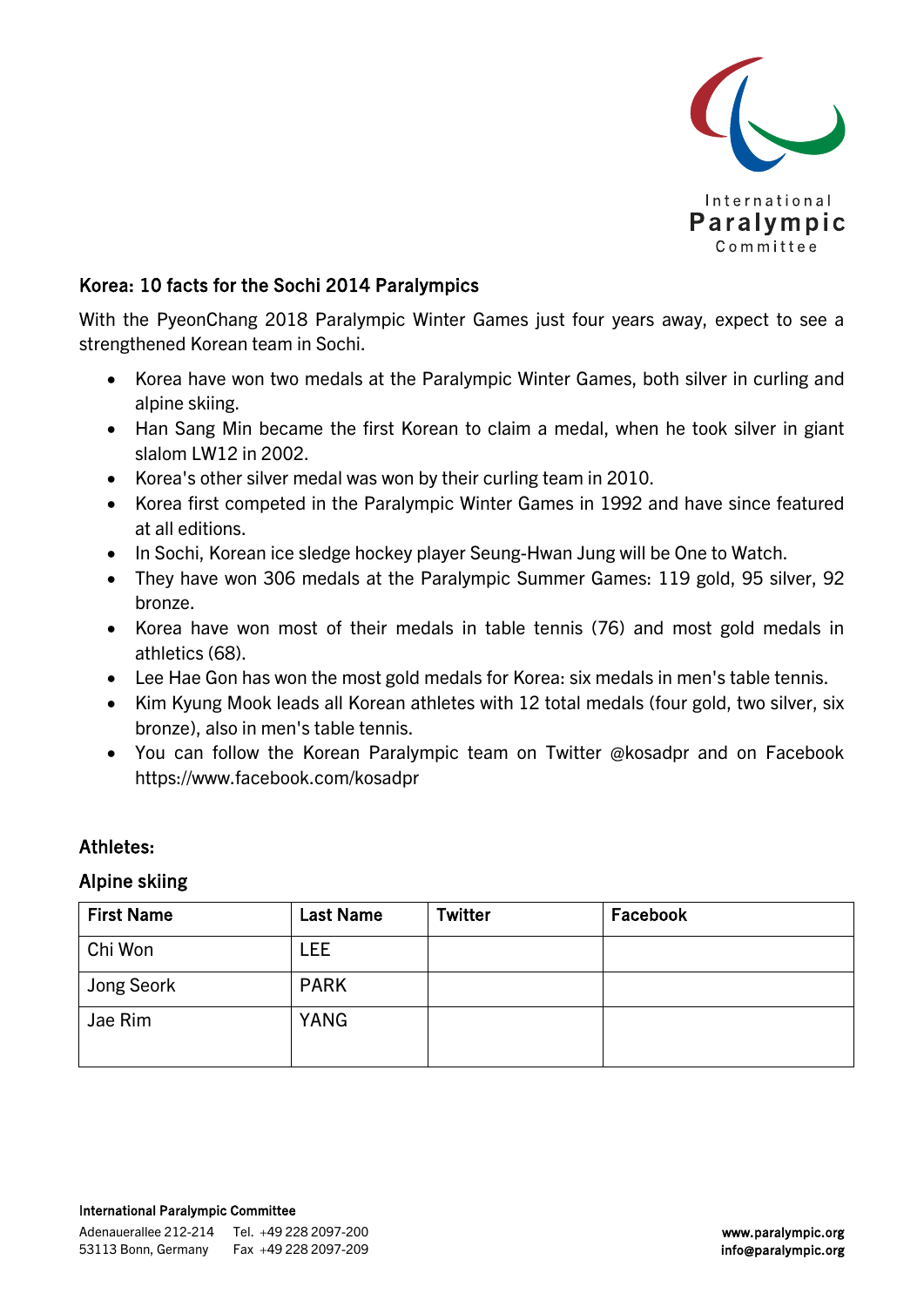

# Nordic skiing

| <b>First Name</b> | <b>Last Name</b> | Twitter | Facebook |
|-------------------|------------------|---------|----------|
| Vo-Ra-Mi          | <b>SEO</b>       |         |          |
| Bo Gue            | Choi             |         |          |

# Ice sledge hockey

| <b>First Name</b>  | <b>Last Name</b> | <b>Twitter</b> | Facebook                                                                               |
|--------------------|------------------|----------------|----------------------------------------------------------------------------------------|
| <b>Byeong-Seok</b> | <b>CHO</b>       |                |                                                                                        |
| Young-Jae          | CHO              |                |                                                                                        |
| Bae-Suk            | CHOI             |                |                                                                                        |
| Young-Hoon         | <b>CHUNG</b>     |                |                                                                                        |
| Min-Su             | <b>HAN</b>       |                |                                                                                        |
| Dong-Shin          | <b>JANG</b>      |                |                                                                                        |
| Jong-Ho            | <b>JANG</b>      |                |                                                                                        |
| Seung-Hwan         | <b>JUNG</b>      |                | https://www.facebook.com/p<br>ages/Seung-Hwan-<br>Jung/563184023762982?fre<br>$f = ts$ |
| Dea-Jung           | <b>KIM</b>       |                |                                                                                        |
| Young-Sung         | <b>KIM</b>       |                |                                                                                        |
| Jong-Kyung         | <b>LEE</b>       |                |                                                                                        |
| Ju-Seung           | <b>LEE</b>       |                |                                                                                        |
| Young-Min          | LEE              |                |                                                                                        |
| Sang-Hyeon         | <b>PARK</b>      |                |                                                                                        |
| Woo-Chul           | <b>PARK</b>      |                |                                                                                        |
| Sung-Keun          | <b>SA</b>        |                |                                                                                        |
| Man-Gyun           | YU               |                |                                                                                        |